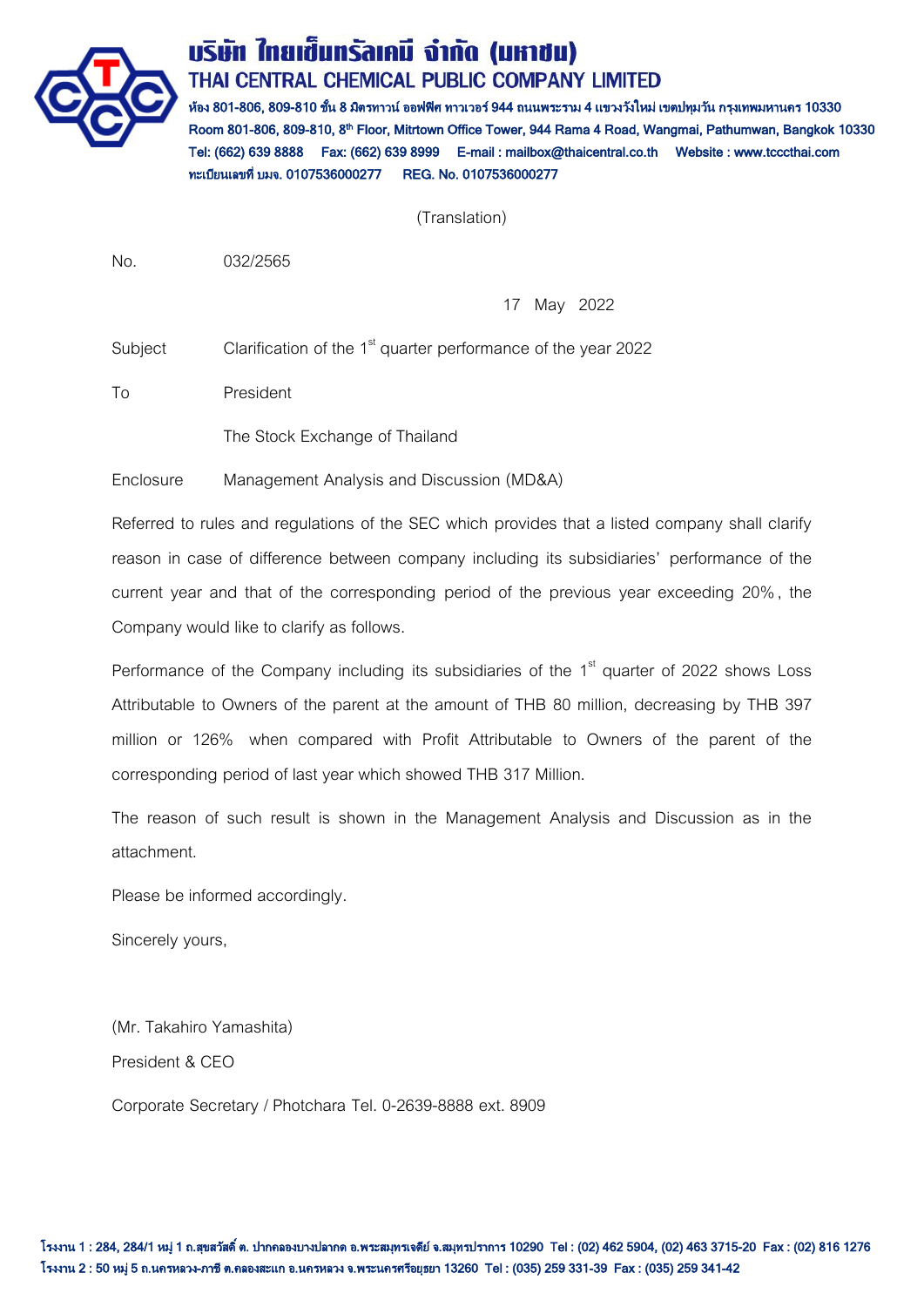

#### **Management Discussion and Analysis (MD&A)**

#### **Key Summary**

- In the 1<sup>st</sup> quarter of 2022, it has been difficult to increase prices due to government policy to support citizens' lives including growers, while our raw material prices in the global fertilizer market have risen incredibly especially due to the Russian invasion to Ukraine. Upon these severe environments, it has resulted in a Loss Attributable to Owner of the parent by THB 397 million or -126%, from Profit Attributable to Owner of the parent THB 317 million to THB -80 million.
- Under a possible rise in raw material prices due to tight supply and high demand in the global fertilizer market and the Russia-Ukraine conflict, which may have an impact on fertilizer sales in the  $2<sup>nd</sup>$  quarter, the company will constantly monitor the situation and ensure the best practice of operation and production control to securean optimal profit.

### **Business Overview**

The company would like to report the operational results of the consolidated financial statement for the 1<sup>st</sup> quarter of the year 2022, from January 1 to March 31. The 1<sup>st</sup> quarter of 2022 showed Loss Attributable to Owners of the parent at THB 80 million, and Loss per Share at 0.14 THB. It decreased by THB 397 million or -126%, compared with the 1<sup>st</sup> quarter of the year 2021. The reason for such a decrease was the effects of the government's price policy for important commodities to maintain for citizen's living cost including chemical fertilizers.

Thailand's economy in the  $1<sup>st</sup>$  quarter continued to recover due to growth from exports and the tourism sector. The relaxation of government policy to allow entry into the country resulted in a rise in foreign visitors. However, private consumption and private investment slightly decreased because of the prolonged COVID-19 Omicron variant outbreak, the Russia-Ukraine conflict, and high energy and food prices, which resulted in a decline in consumer confidence.

Thailand's agricultural sector showed an upward trend in the  $1<sup>st</sup>$  quarter due to 3 major factors. Firstly, an increase in the production of agricultural products, especially sugar cane and paddy, due to favorable weather conditions and farmers' expanding the cultivation area.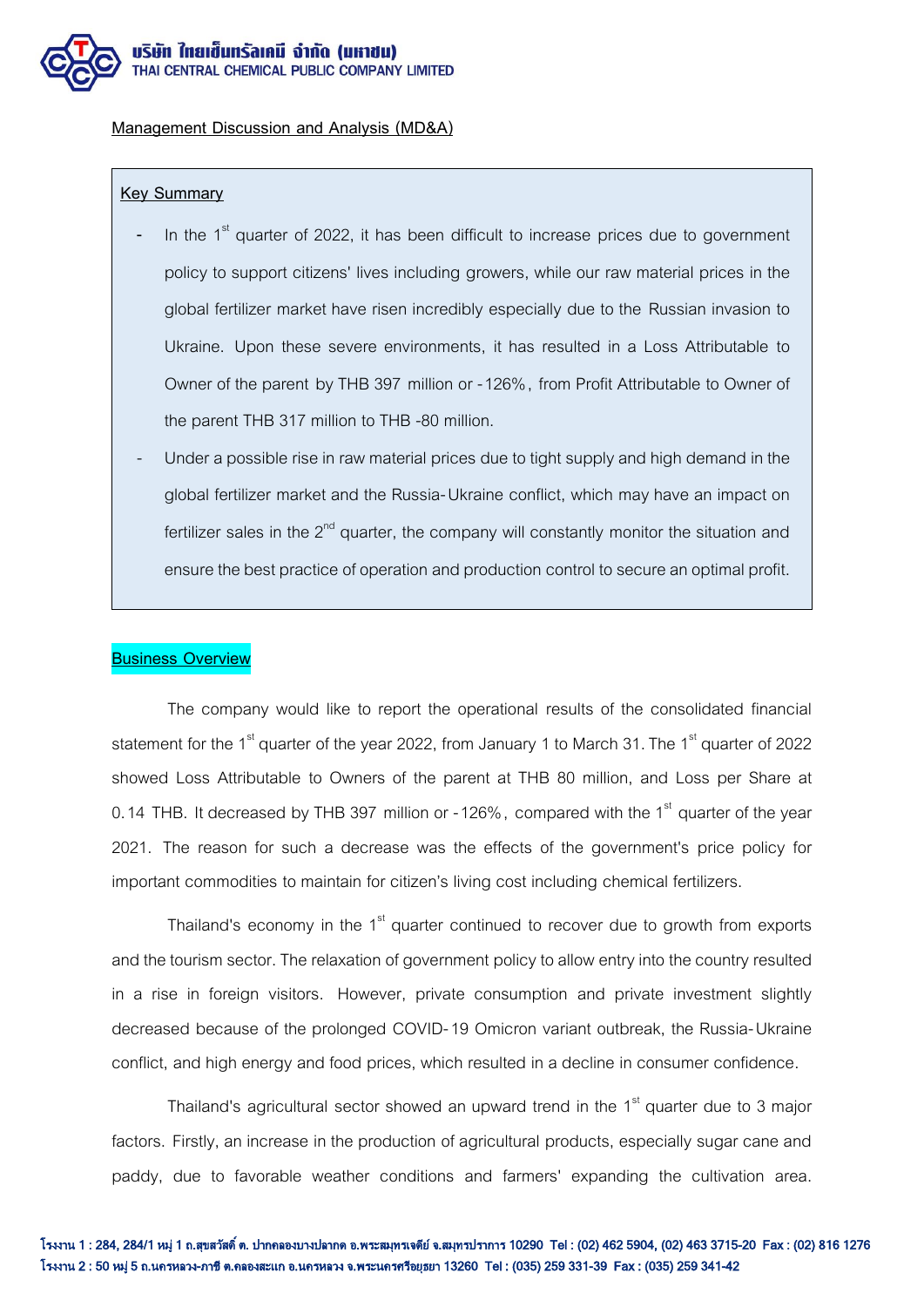

Secondly, favorable agricultural prices level, especially for oil palm and maize. Lastly, the accumulated rainfall since last year has contributed to the sufficient water supplies that led to increased cultivation during an off-season period.

However, there have been several difficulties that have resulted in severe company performance during this period. One important factor is the tight supply and high demand in the global fertilizer market that results in higher raw material costs. In addition, it has been difficult for the company to increase selling prices due to government policy, causing the company's margin mostly lowest level compared with the past decade. Under these severe business environments, the management have paid every effort to control the organization's operation to optimize the costs by managing inventories and production to mitigate the impact of hiking production costs. Furthermore, to overcome constraints on the arrangement of on-field activities amid the prolonged Omicron outbreak, the company has continuously conducted online activities to retain customers and increase brand awareness.

| Unit: Thousand Baht                                                    | 1st Quarter<br>Jan - Mar (3 months) |             | Change |
|------------------------------------------------------------------------|-------------------------------------|-------------|--------|
|                                                                        | 2021                                | 2022        | %      |
| <b>Revenues from Sales and Services</b>                                | 1,868,631                           | 1,604,125   | (14)   |
| Cost of Goods Sold and Rendering of Services                           | (1,403,852)                         | (1,545,432) | 10     |
| <b>Gross Profit</b>                                                    | 464,779                             | 58,693      | (87)   |
| Interest and Other Income                                              | 66.390                              | 11.639      | (82)   |
| <b>Profit Before Expenses</b>                                          | 531,169                             | 70,332      | (87)   |
| Selling, Administration, and Other Expenses                            | (125,722)                           | (155, 536)  | 24     |
| <b>Profit (Loss) From Operating Activities</b>                         | 405.447                             | (85, 204)   | (121)  |
| <b>Finance Costs</b>                                                   | (999)                               | (4.289)     | 329    |
| Share of Profit from Investment in an Associate                        | 47                                  | 41          | (13)   |
| Profit (Loss) Before Income Tax Expense                                | 404.495                             | (89, 452)   | (122)  |
| Income Tax Revenue (Expense)                                           | (82,780)                            | 14,518      | (118)  |
| <b>Profit (Loss) for the Period</b>                                    | 321,715                             | (74, 934)   | (123)  |
| Profit (Loss) Attributable to Owners of the Parent                     | 316,506                             | (80, 718)   | (126)  |
| Total Comprehensive Income (Loss) Attributable to Owners of the Parent | 322.140                             | (79, 964)   | (125)  |

## **Results of Operations**

The company's Revenue from Sales and Services in the  $1<sup>st</sup>$  quarter showed an decrease of THB 265 million or -14% from THB 1,869 million in 2021 to THB 1,604 million in 2022, due to the decrease in fertilizer sales volume. On the other hand, the company's Cost of Goods Sold and Rendering of Services showed an increase of THB 141 million, or 10% from THB 1,404 million in 2021 to THB 1,545 million in 2022, due to higher raw material costs and the exchange rate. Therefore, the company's gross profit decreased by THB 406 million or -87%, from THB 465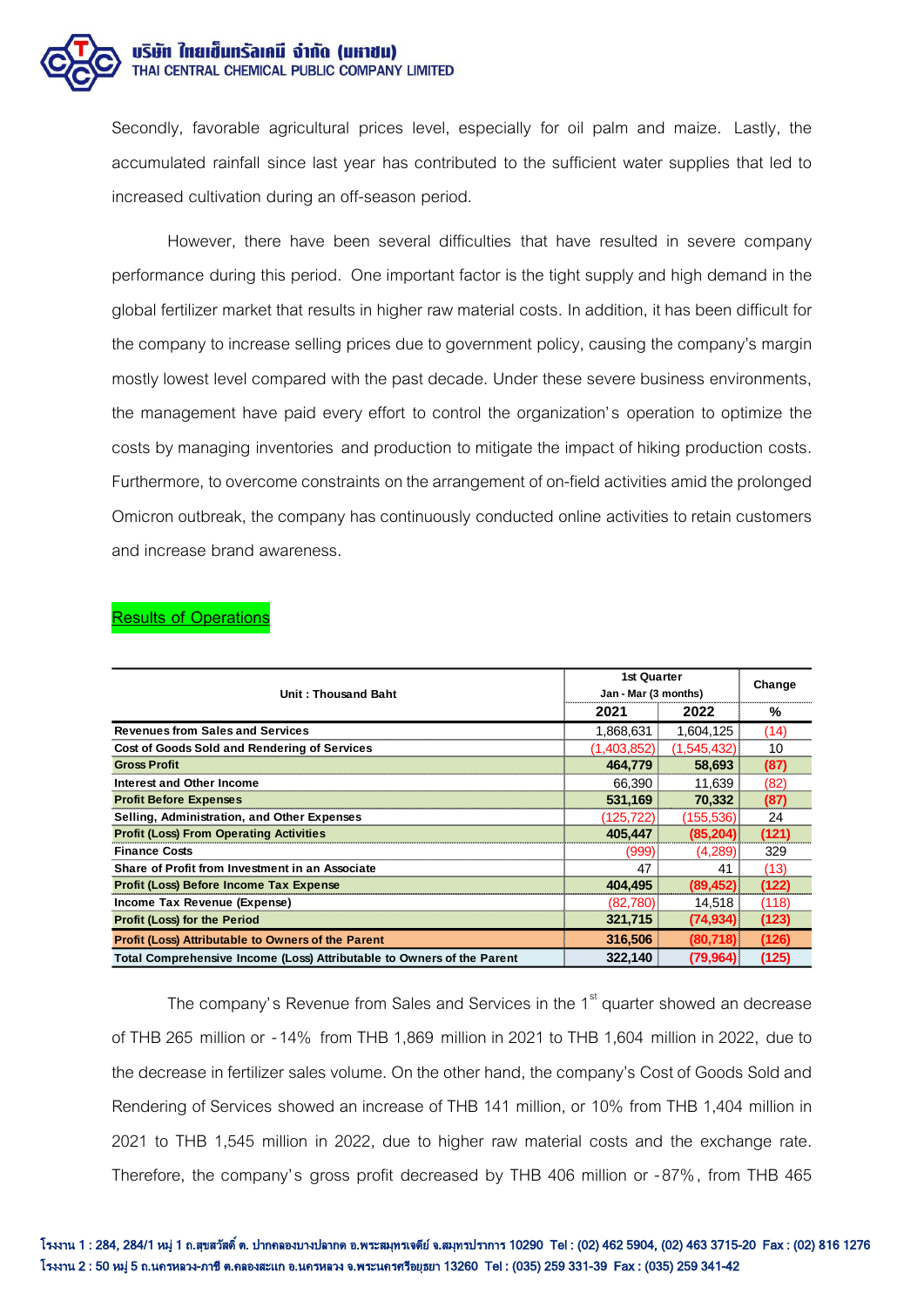

million in 2021 to THB 59 million in 2022. In addition, the company's Selling and Administration Expenses increased by THB 30 million or 24%, mainly due to foreign exchange losses.

For all the reasons mentioned above, Loss Attributable to Owners of the parent in the 1<sup>st</sup> quarter of 2022 was THB 80 million, decreasing by THB 397 million or -126%, when compared with Profit Attributable to Owner of the parent THB 317 million in the same quarter of 2021.

# **Analysis of Liquidity and Capital Resources**

|                                                             | March 31, 2021       |                                     | March 31, 2022       |                                     |
|-------------------------------------------------------------|----------------------|-------------------------------------|----------------------|-------------------------------------|
| <b>Description</b>                                          | <b>Thousand Baht</b> | Percentage to<br><b>Total Asset</b> | <b>Thousand Baht</b> | Percentage to<br><b>Total Asset</b> |
| <b>Current Assets</b>                                       | 10,594,705           | 81                                  | 10,812,069           | 82                                  |
| Non-current Assets                                          | 2,443,890            | 19                                  | 2,444,954            | 18                                  |
| <b>Total Assets</b>                                         | 13,038,595           | 100                                 | 13,257,023           | 100                                 |
| <b>Current Liabilities</b>                                  | 2,691,408            | 21                                  | 2,691,672            | 20                                  |
| Non-current Liabilities                                     | 323,864              | 2                                   | 318,461              | 2                                   |
| <b>Total Liabilities</b>                                    | 3,015,272            | 23                                  | 3,010,133            | 23                                  |
| <b>Total Shareholders' Equity</b>                           | 10,023,323           | 77                                  | 10,246,890           | 77                                  |
| <b>Total Liabilities and</b><br><b>Shareholders' Equity</b> | 13,038,595           | 100                                 | 13,257,023           | 100                                 |

Main Components of Statement of Financial Position (Consolidated)

As of the end of the 1st quarter of 2022, total assets of the company showed THB 13,257 million, an increase of THB 218 million or 2%, compared with the same period of 2021. More details of assets are as follows:

| <b>Description</b>                       | March 31, 2021       | March 31, 2022       | Change        |
|------------------------------------------|----------------------|----------------------|---------------|
|                                          | <b>Thousand Baht</b> | <b>Thousand Baht</b> | $\frac{0}{0}$ |
| Cash, cash equivalents and time deposit* | 7,442,958            | 8,090,404            |               |
| Trade and other current receivables      | 591,143              | 544,225              | (8)           |
| Inventory                                | 2,512,813            | 2,167,686            | (14)          |
| <b>Assets</b>                            | 13,038,595           | 13,257,023           | $\mathcal{D}$ |

\*Time deposit is defined as an account with maturity date over 3 months to less than 1 year and classified under other current financial assets in the statement of financial position.